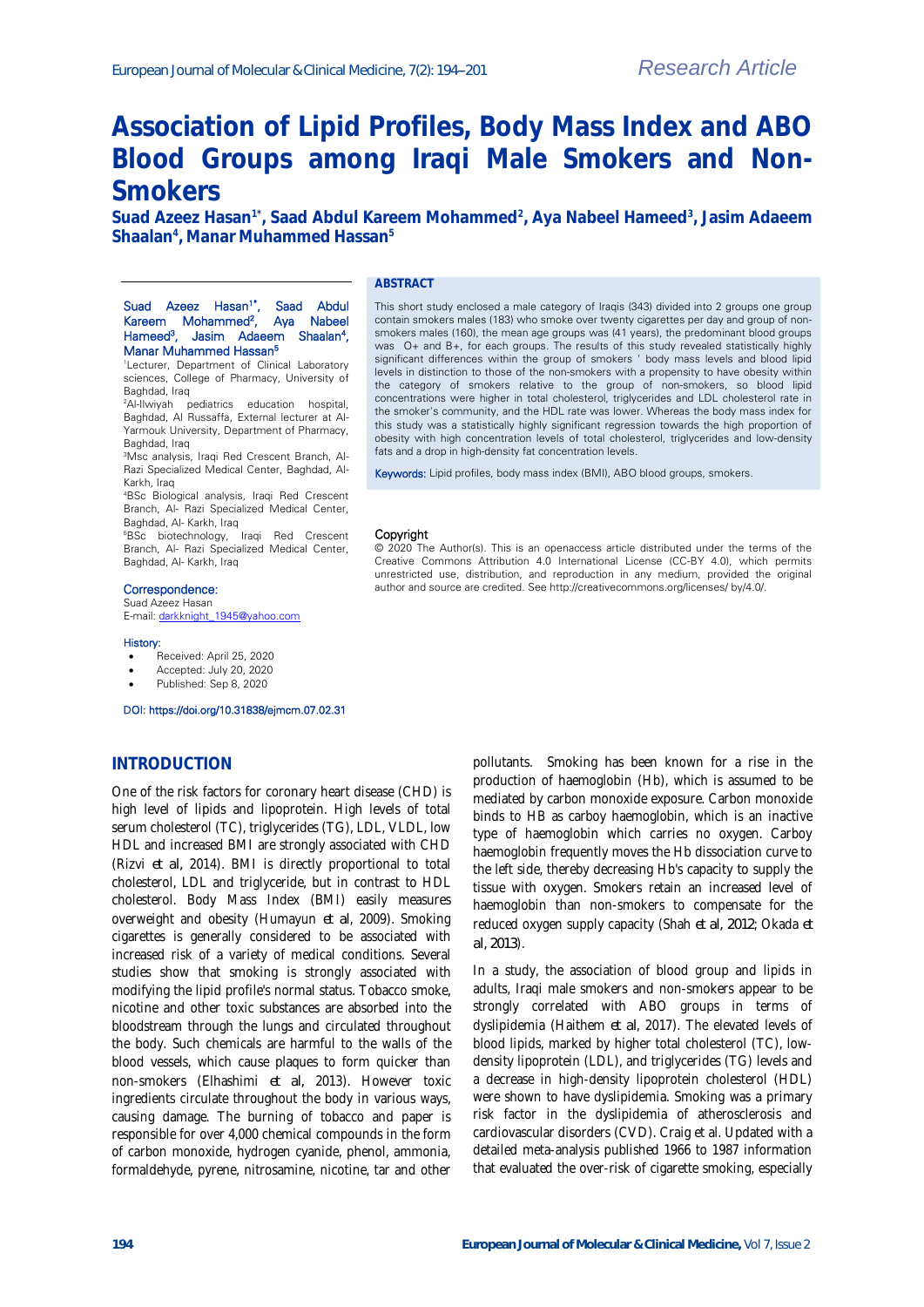the role of lipid and lipoprotein. The findings of their study indicate that, compared to non-smokers, the TC (3%), TG (9.1%) and LDL (10.4%), higher (but not significant LDL (1.7%) and lower HDL (-5.7%) levels are significantly higher than those of non-smokers. Relationship between the number of smoked cigarettes and the increase in lipid or lipoprotein parameters are identified in the meta-analysis. The results showed that the smoking dose increased significantly (percentage) from none to heavy: TC (0.0 + 0.8,  $+ 4.3$  and  $+ 4.5\%$ ), TGs (0,  $+10.7$  and 11.5%) LDL (0, -1.1, 1.4 and  $+$  11.5%). Dose-related reductions in HDL (0, -4.6, -6.3,  $-8.9%$ ) have also been reported (Zhang Yan-Ling *et al,* 2007). Different physiological effects, including the normalization of lipid and lipoprotein profiles, have been linked with cigarettes cease. Maeda et al. meta-analysis. Suggests that an adult will experience an increase in HDL with the cessation of cigarettes, but remains unchanged in other lipids and lipoproteins (TC, LDL and TG). In just 17 days, the trend towards normalization of HDL will continue to progress to a normal level (non- smoking) until the cessation continues. These findings have significant implications because they alter HDL, TC, HDL and LDL percentages and can facilitate the clearance of circulatory cholesterol (Maeda *eta,* 2019). There was sufficient evidence to confirm a correlation between hyperlipidemia and cigarettes, smoking or smoking cessation. In China, smoking rates were high, especially among the elderly, and several million elderly people in China die from smokingrelated conditions and dyslipidemic diseases. Smoking and dyslipidemia synergy to speed up death. Nevertheless, the general population was evidence that dyslipidemia was associated with smoking habits. So whether the relationship existed in long-lasting subjects was still unclear ( Lee *et al,*2011; Tseng *et al,* 2010; Onat *et al,* 2009; Tan *et al,*2008).

However many studies demonstrated that there is a direct connection between increasing BMI and higher TC, LDL-C and TG and an inversion of HDL-C interaction. This association between BMI and LDL-C levels has been reported to be a major contributing risk factor in an obese person for cardiovascular diseases. However, there is no conclusion to the expected lipid parameters in this population on the sample size of obese and morbidly obese individuals within these studies (Shamai *et al,* 2011; Nicholls *et al,* 2006). The correlation between BMI and TG and HDL-C in obese patients, other than LDL-C, has been established by recent observational studies. These results raised the issue of potential "obesity paradoxes," where LDL-C rates with high BMI levels would increase or decrease (McTigue *et al,* 2006; Drapeau *et al,* 2006).

### **AIMS OF THE STUDY**

 The present research aimed at studying the levels of heavy smoker's male's lipid profiles and body mass index compared to non-smokers males ' in some populations of Baghdad City at the Al-Razi Medical Center on the capital's Karkh side.

 If there is a correlation frequency or not between ABO blood groups and other parameters in smokers and non- smokers.

### **MATERIALS AND METHODS**

The study was carried out on a randomly selected sample of adults, Iraqi male smoker and non-smoker that attended the Al-Razi Medical Center in the Karkh side of the capital, Baghdad From the first June 2018 to second January 2019. The total number of samples included was 343 subject; all were based on use (systematic random probability) in the age range of 30-60 years of one hundred and eighty-three adult male smokers and one hundred and sixty nonsmokers selections. The data collection provided by Questionnaire was constructed for the study which composed of Socio-demographic data that included Age, geographic area of a person (Baghdad capital city or province), smokers (more than 20 cigarettes, heavy) or nonsmokers. BMI (length in cm and weight in Kg), education level (low, elementary certificate or highly educated, university degree).

#### **Sample Collection then Preparation**

Venous blood was taken from an adult to investigate the blood group and Rh type, one milliliter of blood was tested closely following the collected directly. Anti-A, anti-B and anti-D monoclonal blood group reagents were always used to define the ABO and Rh (D) phenotype by slide method agglutination at room temperature. Complete blood count (CBC) test was done for all samples of blood collected in EDTA tube, CBC analyzer (Hematolyzer 5 Pro) was used to count Hb and PCV. Other blood samples were mainly collected in Gel tubes and centrifuged at 3000 rpm for 5 minutes to get serum for measuring (TG, Serum cholesterol, LDL, HDL, and VLDL) by using the automated system (Mindary-Chem).

#### **Statistical Analysis**

The statistical analysis was performed using the statistical package for social sciences (SPSS), version 23 and (Excel 2010). Qualitative data were presented using number and percentage. Quantitative data were presented using mean and standard deviation. 5% level was chosen as Significance for results.

The statistical tests were used:

- **A.** Chi-square test: in categorical variables
- **B.** T-test: in normal quantitative variables.

**C.** ANOVA test: in normal quantitative variables.

Statistical significance was achieved at p < 0.05.

### **RESULTS**

Categorical variable frequency distribution (n 343). Table (1), showing age groups per year, body mass index Kg/ M<sup>2</sup> , level of education, ABO blood group and RH. Statistically high-significant, P=0.00 with body mass index  $Kg/M^2$  was the predominant frequency proportion (125, 68.3 %), obese in smoker groups, while the predominant frequency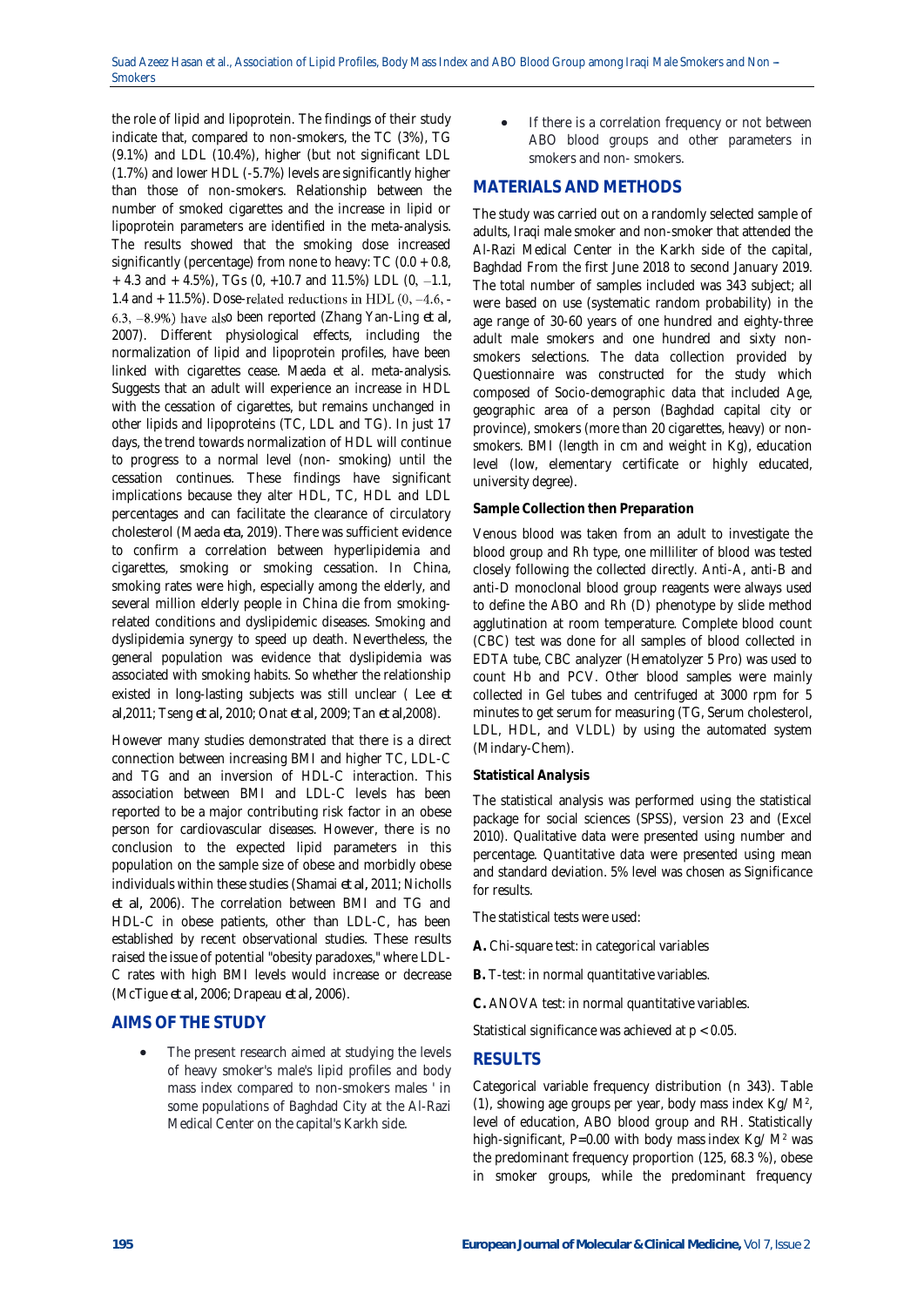proportion (116, 72.5 %) was normal weight in non-smoker groups. Statistically significant (P < 0.05) with age groups/ years and education levels, the predominant frequency percentage of the age groups in smokers and non-smokers groups was (30-40 years) with (93, 50.8%) and (88, 55%), P = 0.026 respectively. Low educational levels in smokers and non-smoker groups were predominantly frequency ratio (128, 69.9 %), (92, 57.5 %), P = 0.017. The most common

percentage of ABO groups was O-groups (74, 40.4%), (60, 37.5%) in smokers and non-smokers, respectively, P = 0.579. Non-significant statistical findings (P > 0.05) were for ABO and RH groups. While the most prevalent proportion of RH in smokers and non-smokers was positive (170, 92.9 %),  $(152, 95 \%)$ , P = 0.417, respectively. Non-significant results  $(P > 0.05)$ .

| Parameters         |           |    | энтокег           |                         | Pearson                 |  |
|--------------------|-----------|----|-------------------|-------------------------|-------------------------|--|
|                    |           |    | Have<br>$(N=183)$ | <b>Non</b><br>$(N=160)$ | Chi-Square<br>(P-value) |  |
|                    |           | N. | 93                | 88                      |                         |  |
|                    | $30 - 40$ |    | %50.8%            | 55%                     |                         |  |
| Age                |           | N  | 82                | 72                      | $P = 0.026$             |  |
| groups<br>/ Year   | $41 - 50$ | %  | 44.8%             | 45%                     | Sign.<br>(P<0.05)       |  |
|                    |           | N  | 8                 | 0                       |                         |  |
|                    | $51 - 60$ |    | % 4.4%            | 0%                      |                         |  |
|                    | Normal    | N  | 5                 | 116                     |                         |  |
| Body               | weight    |    | % 2.7%            | 72.5%                   | $P = 0.00$              |  |
| mass               | Over      | N  | 53                | 32                      | Highly                  |  |
| index              | weight    |    | % 29%             | 20%                     | Sign.                   |  |
| Kg/M <sup>2</sup>  | Obese     |    | N 125             | 12                      | (P<0.01)                |  |
|                    |           |    | % 68.3%           | 7.5%                    |                         |  |
|                    | Low       | N  | 128               | 92                      |                         |  |
| Education<br>Level |           | %  | 69.9%             | 57.5%                   | $P = 0.017$<br>Sign.    |  |
|                    | High      | N  | 55                | 68                      | (P<0.05)                |  |
|                    |           | %  | 30.1%             | 42.5%                   |                         |  |
|                    | A         | N  | 44                | 32                      |                         |  |
|                    |           | %  | 24%               | 20%                     |                         |  |
| <b>ABO</b>         | B         | N  | 51                | 52                      | $P = 0.579$             |  |
| blood              |           | ℅  | 27.9%             | 32.5%                   | Non sign.               |  |
| grouping           | AВ        | N  | 14                | 16                      | (P>0.05)                |  |
|                    |           | %  | 7.7%              | 10%                     |                         |  |
|                    | Ο         | N  | 74                | 60                      |                         |  |
|                    |           |    | % 40.4%           | 37.5%                   |                         |  |
|                    | Negative  | N  | 13                | 8                       | $P = 0.417$             |  |
| <b>RH</b>          |           | %  | 7.1%              | 5%                      | Non sign.               |  |
|                    | Positive  | N  | 170               | 152                     | (P > 0.05)              |  |
|                    |           |    | %92.9%            | 95%                     |                         |  |

**Table 1: Frequency distribution of categorical variables (n 343) in smoker and non-smoker groups.**

**Smoker Pearson**

Continuous variables descriptive (Mean ± Standard deviation) and inferential statistics (P-value). Table (2), all of the parameters were highly significant ( $P = 0.00$ ,  $P < 0.01$ ), with the exception of age/ year were non-significant (P > 0.05) with  $(40.88 \pm 6.978)$ ,  $(40.73 \pm 6.364)$  in smokers and non-smokers,  $P = 0.831$ . The Mean  $\pm$  Standard deviation of body mass index Kg/ M2 was (31.626±3.5773), (24.050±3.1214) in both smokers and non-smokers groups. The Mean  $\pm$  Standard deviation of PCV% in smokers and non-smokers was (60.23±3.612), (45.58±2.330) respectively. The Hemoglobin mg/dl Mean  $\pm$  Standard deviation was (18.070±1.08370), (13.673±0.6990) respectively in smokers and non-smokers groups. The Mean  $\pm$  Standard deviation

of Serum Triglyceride mg /dl was (280.52±102.742), (90.95±21.614) in groups of smokers and non-smokers respectively. In groups of smokers and non-smokers respectively, the Mean  $\pm$  Standard deviation of Total Cholesterol mg/dl was (351.37±79.560), (171.58±9.530). The Mean  $\pm$  Standard deviation of serum HDL mg/dl was respectively in smoker and non-smoker groups (31.07±3.169), (44.88±5.742). Smoker and non-smoker groups (264.224±82.4503), (108.495±10.7505), respectively, had the Mean  $\pm$  Standard deviation of serum LDL mg/dl. Finally, Smoker and non-smoker groups (56.104±20.5484), (18.205 $\pm$ 4.3036), respectively, had the Mean $\pm$  standard deviation of serum VLDL mg/dl.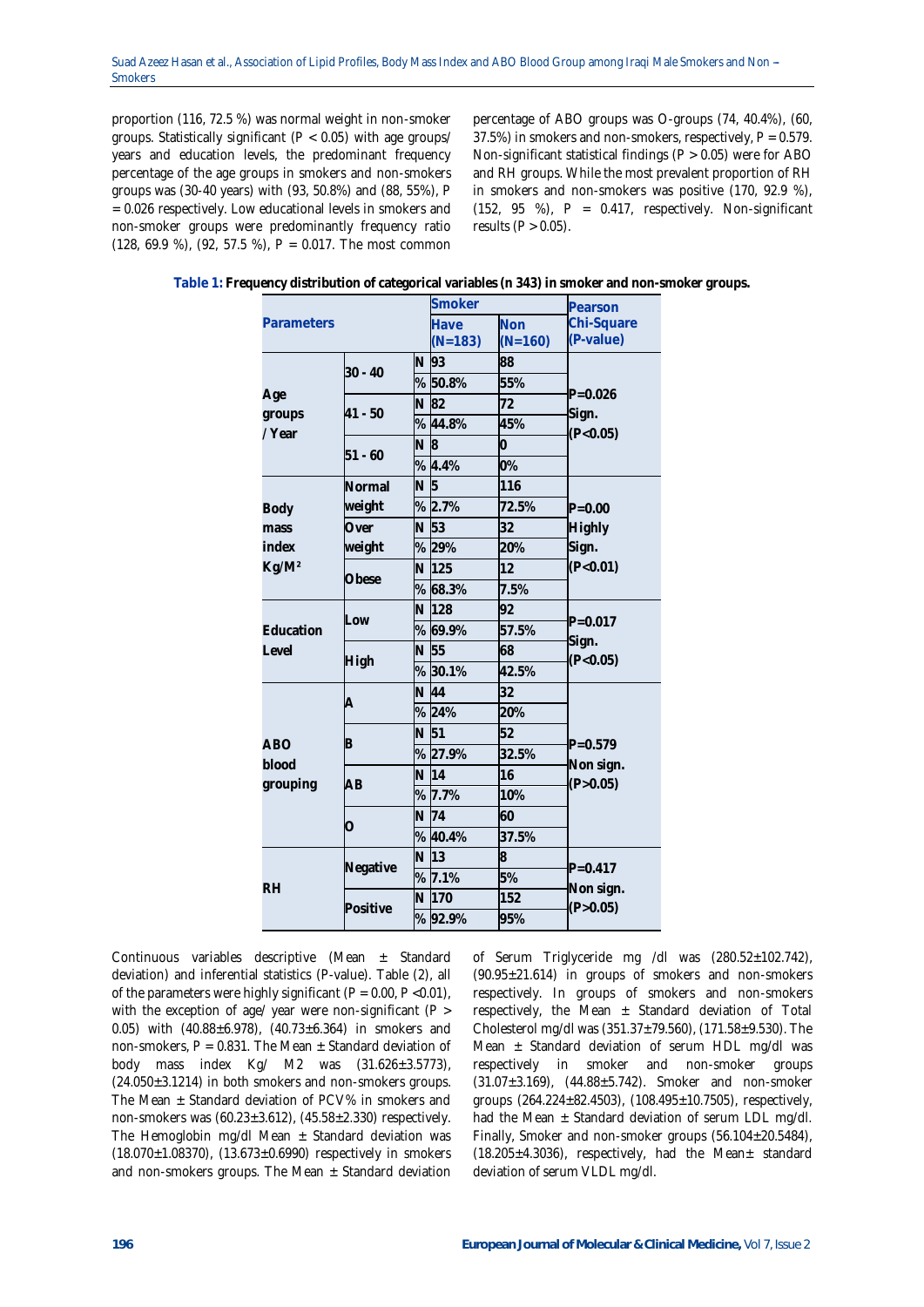|                         |                 |     | 343).  |                             |             |               |       |
|-------------------------|-----------------|-----|--------|-----------------------------|-------------|---------------|-------|
| Parameters              | SmokerN=343Mean |     |        | Std.<br>Deviation (P-value) | T - test    |               |       |
|                         | Have            | 183 | 40.88  | 6.978                       | $P = 0.831$ | Non           | sign. |
| Age / Year              | Non             | 160 | 40.73  | 6.364                       | (P > 0.05)  |               |       |
| Body mass               | Have            | 183 | 31.626 | 3.5773                      | $P = 0.00$  | Highly        | Sign. |
| index Kg/M <sup>2</sup> | Non             | 160 | 24.050 | 3.1214                      | (P<0.01)    |               |       |
| PCV%                    | Have            | 183 | 60.23  | 3.612                       | $P = 0.00$  | Highly        | Sign. |
|                         | Non             | 160 | 45.58  | 2.330                       | (P<0.01)    |               |       |
| Hemoglobin              | Have            | 183 | 18.070 | 1.0837                      | $P = 0.00$  | Highly        | Sign. |
| mg/dl                   | Non             | 160 | 13.673 | 0.6990                      | (P<0.01)    |               |       |
| Serum<br>Triglyceride   | Have            | 183 | 280.52 | 102.742                     | $P = 0.00$  | <b>Highly</b> | Sign. |
| mg/dL                   | Non             | 160 | 90.95  | 21.614                      | (P<0.01)    |               |       |
| Total<br>Cholesterol    | Have            | 183 | 351.37 | 79.560                      | $P = 0.00$  | Highly        | Sign. |
| mg/dL                   | Non             | 160 | 171.58 | 9.530                       | (P<0.01)    |               |       |
| Serum                   | Have            | 183 | 31.07  | 3.169                       | $P = 0.00$  | Highly        | Sign. |
| HDL mg/dL               | Non             | 160 | 44.88  | 5.742                       | (P<0.01)    |               |       |
| Serum                   | Have            | 183 |        | 264.22482.4503              | $P = 0.00$  | Highly        | Sign. |
| LDL mg/dL               | Non             | 160 |        | 108.49510.7505              | (P<0.01)    |               |       |
| Serum                   | Have            | 183 | 56.104 | 20.5484                     | $P = 0.00$  | Highly        | Sign. |
| VLDL mg/dL              |                 |     |        |                             | (P<0.01)    |               |       |

**Table 2: Descriptive and inferential statistics of the continuous variables in smoker and non-smoker groups (n** 

Figure (1), Show the mean-variance of constant factors for both smokers and non-smokers, including age, BMI kg/ M2, PCV%, haemoglobin, triglycerides, cholesterol, HDL, LDL

and VLDL were found to be very parallel in age groups, while other findings showed a marked distinction.



**Figure 1: Mean of continuous variables in smoker and non-smoker individuals for the research group parameters.**

Table (3) and Figure (2) demonstrate the association between the frequency and Mean  $\pm$  Standard deviation of the variables (parameters) within the types of category groups, BMI Kg/ M2 (normal weight, overweight, obese) listed in the table and the figure below, as follows for the parameters in this research group. All findings except for serum HDL mg/dL and age/year are high in frequency and high-level with mean  $\pm$  SD within obesity group, frequency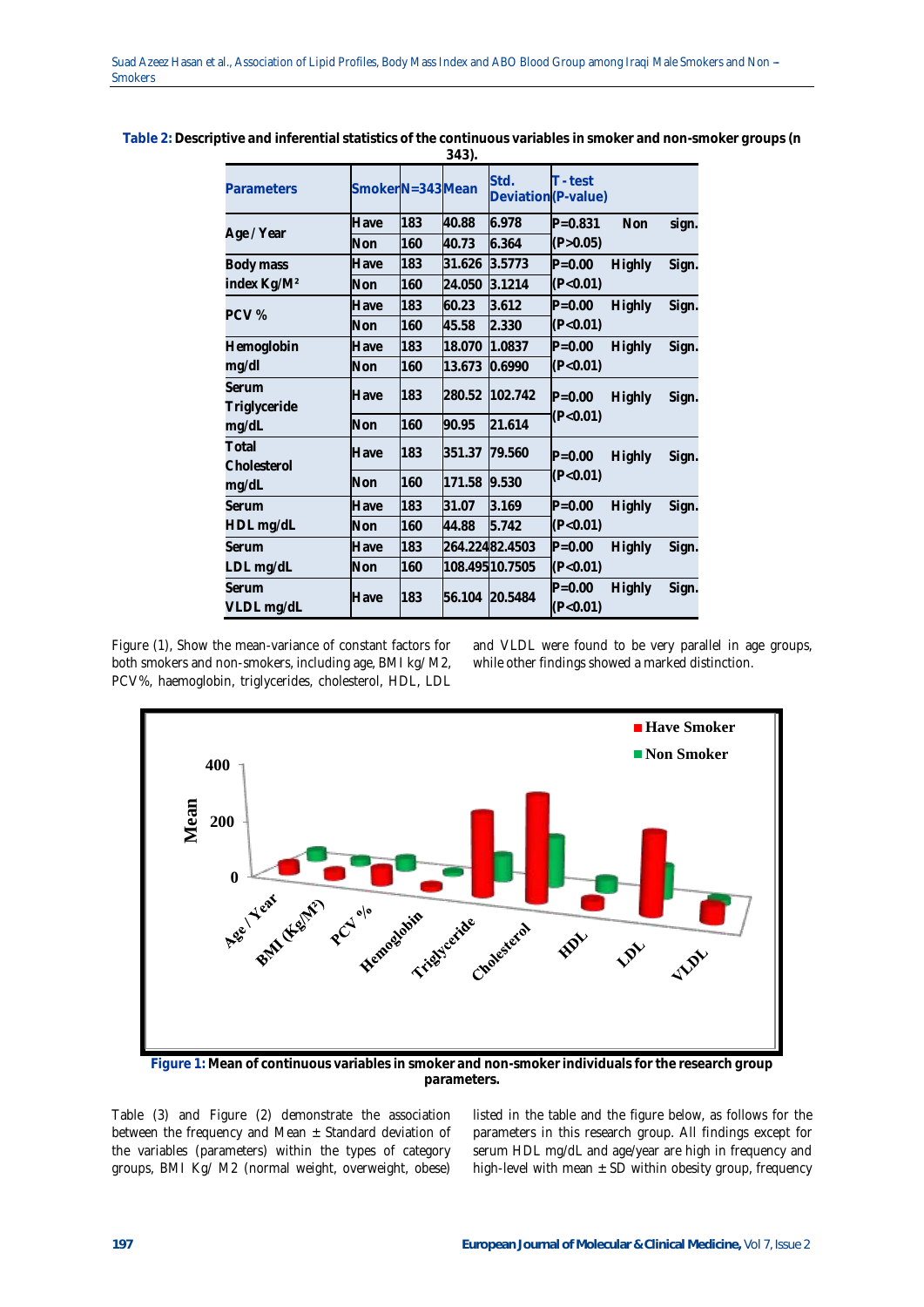number = 137, followed by normal weight, frequency number = 121 with low-level of mean  $\pm$  SD and, lastly, low frequency overweight, frequency number = 85, statistically significant differences among three categories of all categorical variables of BMI in this study (P < 0.01), Positive interaction between the two groups. Statistically, the LSD was also a very significant difference (P1, P2 and P3 < 0.01), except for P2, which refer to age/year ( $p2 > 0.05$ ). Mean  $\pm$ standard deviation for those age / year variable within BMI category groups: high frequency obesity groups (40.19  $\pm$ 6.675), normal weight groups  $(40.10 \pm 6.242)$  and overweight groups  $(42.810 \pm 6.999)$ , P = 0.006, P1 = 0.004,  $P2 = 0.913$  and  $P3 = 0.004$ , high significant differences related to obesity with mean age 40.19. Mean  $\pm$  standard deviation for Packed Cell Volume (PCV %) variable within BMI category groups: high-frequency obesity groups (59.36  $\pm$  5.356), normal weight groups (45.87  $\pm$  4.121) and overweight groups (54.51  $\pm$  6.738), P = 0.00, P1 = 0.00, P2 = 0.00 and P3 = 0.00, high significant differences related to obesity with mean PCV% 59.63. Mean  $\pm$  standard deviation for those of hemoglobin mg/ dl variable within BMI category groups: high frequency obesity  $(17.81 \pm 1.607)$ , normal weight (13.76  $\pm$  1.236) and overweight (16.35  $\pm$ 2.021), P = 0.00, P1 = 0.00, P2 = 0.00 and P3 = 0.00, high significant differences related to obesity with mean hemoglobin concentration mg/ dl 17.81. Mean  $\pm$  standard deviation for serum triglyceride mg / dl variable within BMI category groups: high frequency obesity  $(271.50 \pm 118.815)$ , normal weight (87.14  $\pm$  28.23) and overweight (213.49  $\pm$ 

98.317), P = 0.00, P1 = 0.00, P2 = 0.00, P3 = 0.00, high significant differences related to obesity with mean serum triglyceride level mg / dl 271.50. Mean  $\pm$  standard deviation for individuals with total serum cholesterol concentration mg / dl distributed within BMI category groups: high frequency obesity (345.77  $\pm$  87.051), normal weight (178.58  $\pm$  46.905), overweight (267.93  $\pm$  99.718), P = 0.00, P1 = 0.00, P2 = 0.00, P3 = 0.00, high significant differences related to obesity with mean total serum cholesterol level mg / dl 345.77. Mean  $\pm$  standard deviation for HDL concentration mg / dl, serum individual variable within BMI category groups: high frequency obesity  $(31.34 \pm 2.976)$ , normal weight (45.96  $\pm$  6.385), overweight (35.41  $\pm$  6.005), P = 0.00,  $P1 = 0.00$ ,  $P2 = 0.00$ ,  $P3 = 0.00$ , high significant differences related to normal weight with mean serum HDL level mg / dl 45.96. Mean  $\pm$  standard deviation for LDL concentration mg / dl, serum individual variable within BMI category groups: high frequency obesity (260.16  $\pm$  86.511), normal weight (115.17  $\pm$  46.117), overweight (189.82  $\pm$  91.403), P = 0.00, P1 = 0.00, P2 = 0.00, P3 = 0.00, high significant differences related to obesity with mean LDL concentration mg / dl 260.16. Mean  $\pm$  standard deviation for VLDL level mg / dl, serum individual variable within BMI category groups: high frequency obesity  $(54.30 \pm 23.763)$ , normal weight (17.45  $\pm$  5.629), overweight (42.69  $\pm$  19.664), P = 0.00, P1 = 0.00, P2 = 0.00, P3 = 0.00, high significant differences related to obesity with mean VLDL concentration mg / dl 54.30.

| Parameters                     | <b>BMI</b> groups<br>Kg/M <sup>2</sup> | $N = 343$ Mean |               | Std.<br>Deviation | <b>ANOVA</b> test<br>(P-value) | I SD test<br>(P-value) |
|--------------------------------|----------------------------------------|----------------|---------------|-------------------|--------------------------------|------------------------|
|                                | Normal weight                          | 121            | 40.10         | 6.242             | $P = 0.006$                    | $P^1 = 0.004$ HS       |
| Age / Year                     | Over weight                            | 85             | 42.81         | 6.999             | Highly Sign.                   | $P^2 = 0.913$ NS       |
|                                | Obese                                  | 137            | 40.19         | 6.675             | (P<0.01)                       | $P^3 = 0.004$ HS       |
|                                | Normal weight                          | 121            | 45.87         | 4.121             | $P = 0.00$                     | $P1=0.00$ HS           |
| PCV%                           | Over weight                            | 85             | 54.51         | 6.738             | Highly Sign.                   | $P^2 = 0.00$ HS        |
|                                | Obese                                  | 137            | 59.36         | 5.356             | (P<0.01)                       | $P^3 = 0.00$ HS        |
|                                | Normal weight                          | 121            | 13.76         | 1.236             | $P = 0.00$                     | $P1=0.00$ HS           |
| Hemoglobin<br>mg/dl            | Over weight                            | 85             | 16.35         | 2.021             | Highly Sign.                   | $P^2 = 0.00$ HS        |
|                                | Obese                                  | 137            | 17.81         | 1.607             | (P<0.01)                       | $P^3 = 0.00$ HS        |
| Serum<br>Triglyceride<br>mg/dL | Normal weight                          | 121            | 87.14         | 28.23             | $P = 0.00$                     | $P1=0.00$ HS           |
|                                | Over weight                            | 85             | 213.49        | 98.317            | Highly Sign.                   | $P^2 = 0.00$ HS        |
|                                | Obese                                  | 137            |               | 271.50 118.815    | (P<0.01)                       | $P^3 = 0.00$ HS        |
| Total                          | Normal weight                          | 121            | 178.58 46.905 |                   | $P = 0.00$                     | $P1=0.00$ HS           |
| Cholesterol<br>mg/dL           | Over weight                            | 85             | 267.93 99.718 |                   | Highly Sign.                   | $P^2 = 0.00$ HS        |
|                                | Obese                                  | 137            | 345.77        | 87.051            | (P<0.01)                       | $P^3 = 0.00$ HS        |
|                                | Normal weight                          | 121            | 45.96         | 6.385             | $P = 0.00$                     | $P1=0.00$ HS           |
| Serum<br>HDL mg/dL             | Over weight                            | 85             | 35.41         | 6.005             | Highly Sign.                   | $P^2 = 0.00$ HS        |
|                                | Obese                                  | 137            | 31.34         | 2.976             | (P<0.01)                       | $P^3 = 0.00$ HS        |
|                                | Normal weight                          | 121            | 115.17        | 46.117            | $P = 0.00$                     | $P1=0.00$ HS           |
| Serum<br>LDL mg/dL             | Over weight                            | 85             |               | 189.82 91.403     | Highly Sign.                   | $P^2 = 0.00$ HS        |
|                                | Obese                                  | 137            | 260.16 86.511 |                   | (P<0.01)                       | $P^3 = 0.00$ HS        |
| Serum                          | Normal weight                          | 121            | 17.45         | 5.629             | $P = 0.00$                     | $P1=0.00$ HS           |

|  | Table 3: Category groups of body mass index Kg/M2 distribution within the continuous variables (n 343). |  |  |
|--|---------------------------------------------------------------------------------------------------------|--|--|
|  |                                                                                                         |  |  |
|  |                                                                                                         |  |  |
|  |                                                                                                         |  |  |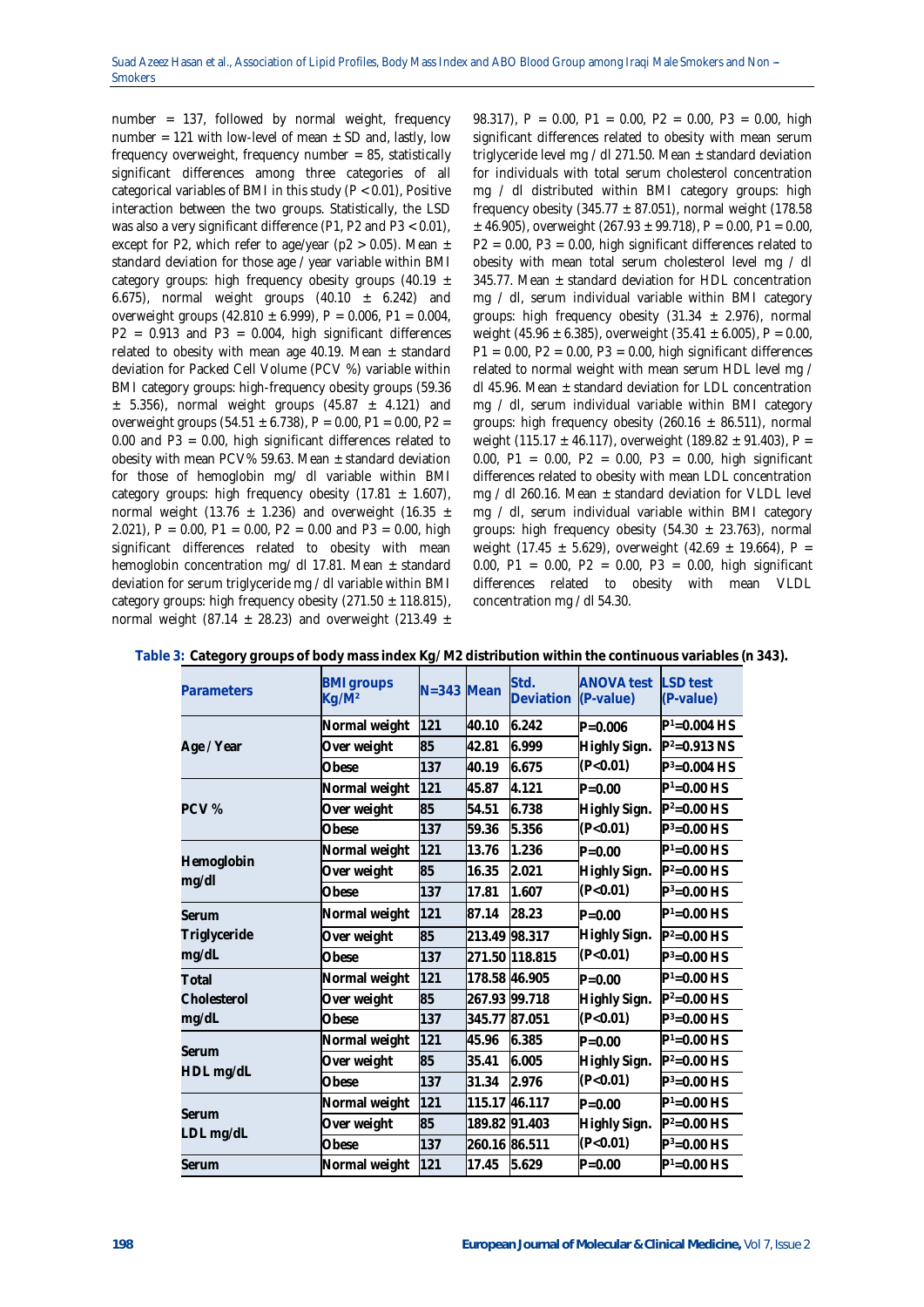Suad Azeez Hasan et al., Association of Lipid Profiles, Body Mass Index and ABO Blood Group among Iraqi Male Smokers and Non -**Smokers** 

| VLDL mg/dL | Over weight | 85 | 42.69 19.664 | Highly Sign. $P^2=0.00$ HS |                 |
|------------|-------------|----|--------------|----------------------------|-----------------|
|            | Obese       |    | 54.30 23.763 | (P<0.01)                   | $P^3 = 0.00$ HS |

**LSD = lest significant difference, P <sup>1</sup>= Normal weight Vs Over weight, P <sup>2</sup>= Normal weight Vs Obese, P <sup>3</sup>= Over weight Vs Obese, HS= Highly Sign. (P < 0.01) & NS= Non sign. (P > 0.05).**



**Figure 2: Distribution of the continuous variables (n 343) within category body mass index group Kg / M2.**

### **DISCUSSION**

From the present study, which included a comparison between the group males of smokers reported with heavy smokers (more than twenty cigarettes per day) and nonsmokers male, the results in Table 1 showed statistically significant differences between the two groups in the age group to a high frequency percentage of young male people aged between 30 and 40 years, for BMI, these statistically significant differences in frequency percentage tend to have a high proportion of the non-smokers ' group's normal weight compared to the high proportion of obesity in the heavy smokers ' group, regarding the level frequency percentage of education of both groups, there was a high percentage of the low level of education of both groups, smokers and non-smokers with a statistically significant difference, eventually, blood types frequency percentage in which the highest percentage appeared to be blood type (O+) and for both groups with no significant statistical differences between (smokers and non-smokers respectively). These results are consistent with previous studies except for ABO blood grouping where there are no statistically significant differences (P> 0.05) in blood type percentage frequency (O+) for both male smokers and nonsmoker control male group. The conclusions of the current study by a sample of blood donors contradict the results of Cohen and Thomas (1962), given that the relationship between smoking habits or pipe or cigarette quantities consumed and the specific ABO / Rh blood group cannot be shown to be significant; In contrast, sample distribution of the ABO blood group does not differ significantly from their distribution in the Republic of Ireland (Geoffery *et al,* 1964). Table 2 and Figure 1 show differences in the mean of continuous variables for groups of heavy smokers and nonsmokers of males based on (P-Value) through (T-Test), In this study, there were statistically significant differences (P < 0.0 1) in the mean variables for both the group of heavy smokers and the control group of non-smokers males which include (body mass index Kg/ M2, PCV%, hemoglobin mg/ dl, S. triglyceride mg/ dl, S. total cholesterol mg/ dl, , S. LDL mg/ dl, S. VLDL mg/ dl) as these differences tend to high mean values of these variables in heavy smokers compared to the control group of non-smoking males, except in the case of the variable which includes (S. HDL mg/ dl) where the significant statistical difference in the mean of this variable for both groups tends to the highest mean value of S. HDL in the control group of non-smoking males compared to the heavy smoker males a high statistical significance ( $P < 0.01$ ), while there were no statistically significant differences in the mean age of both groups. These results confirm with earlier studies showing that smoking is associated with an increase in total cholesterol, triglycerides, LDL-C, VLDL and a decrease in HDL-C levels (Joshi *et al,*  2013; Ratnam *et al,* 2014). Table 3 and Figure 2 show the distribution of all continuous variables in this questionnaire to three types of BMI categories (normal weight, overweight and obese), all of these results have differences in the mean of these variables (age / year, PCV%, haemoglobin mg / dl, S. triglyceride mg / dl, S. total cholesterol mg / dl, S. HDL mg / dl, S. LDL mg / dl, S. VLDL mg / dl) between these three types of body mass index (normal weight, overweight and obese) and are highly statistically significant ( $P < 0.01$ ), the high interaction between two or three of these continuous variables within these three category variables (BMI index Kg / M2) is due to these high statistical differences. From the findings of the current study in Table 3 and Figure 2, variations are observed in the mean of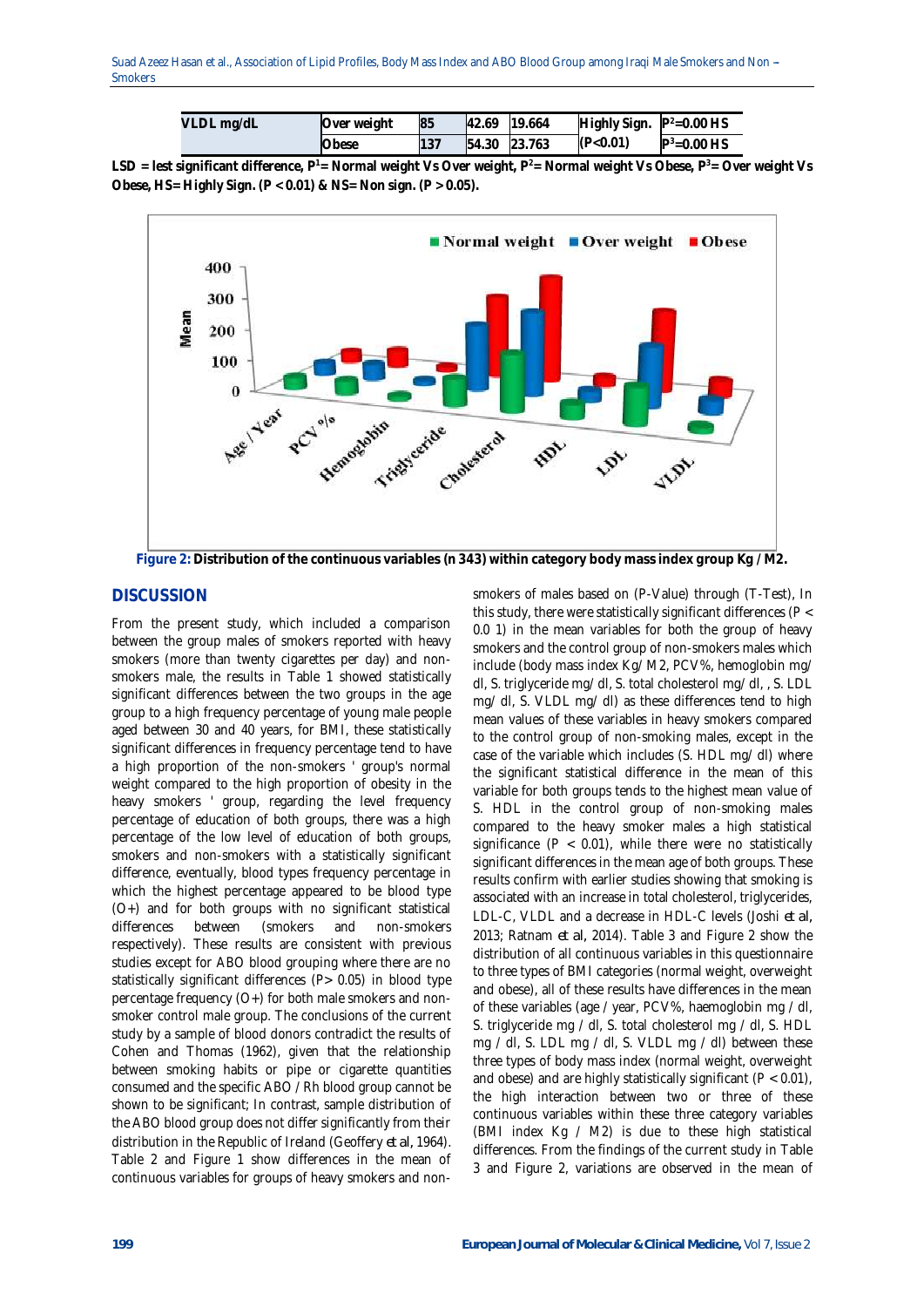continuous variables (PCV%, hemoglobin mg / dl, S. triglyceride mg / dl, S. total cholesterol mg / dl, S. LDL mg / dl, S. VLDL mg / dl) in the classification of body mass indexes (normal weight, overweight and obesity), with high statistical significance (P < 0.01), due to the higher mean of continuous variables of overweight categories and obesity respectively, with the exception of the continuous variables (age / year), the differences are highly statistically significant (P < 0.01) due to the high mean age in the obese and normal weight categories, while the statistically significant differences in the continuous variables (S. HDL mg/dl) are due ( $P < 0.01$ ) to the high mean S. HDL mg/dl, respectively, in normal-weight and overweight. These findings are consistent with a previous study indicating a high percentage of irregular TG. For females, LDL-C rates are found to be significantly higher. There was also a significant negative correlation between the levels of HDL-C and BMI, meanwhile, it was found that the relationship between LDL-C and BMI was insignificant and HDL-C was shown to be significantly higher in normal BMI patients. Such findings are important as they affirm the moderate effect of BMI on the lipid profile [Arshad *et al,* 2019).

## **CONCLUSION**

From this short study, concluded that heavy smoking of more than 20 cigarettes per day and for a long time in the youth population has serious health consequences for the smoker in terms of its adverse and high effect on the total body fat levels, triggering a condition called dyslipidemia which causes atherosclerosis and cardiovascular disease. The adverse effect was due to the increasing level of both total cholesterol, triglycerides and LDL cholesterol with a significant reduction in the level of HDL cholesterol. Concerning BMI and its relation to body fat, this study found that the levels of total cholesterol, triglycerides, and LDL cholesterol are significantly increased relatively while the levels of HDL cholesterol are decreasing in both obese and overweight. Finally, with relation to the ABO blood grouping of both smokers and non-smokers in this short study, it was observed that for both groups with no significant statistical differences the blood group belonging to the blood group  $(O<sub>+</sub>)$  is the highest frequency percentage followed by the group  $(B+)$  and  $(A+)$  respectively.

# **CONFLICT OF INTEREST**

### None

### **REFERENCES**

- 1. Arshad H., Iftikhar A. and Fatima Y. (2019) Correlation between body mass index and lipid profile in patients with type 2 diabetes attending a tertiary care hospital in peshawre. Paskistan Journal of Medical Science, 35 (3), 591-597. doi: 10.12669/pjms.35.3.7.
- 2. Drapeau V, Lemieux I, Richard D, Bergeron J, Tremblay A, Biron S, et al. (2006) Metabolic profile in severely obese women is less deteriorated than expected when compared to moderately obese women. Obes Surg. 501-509. doi: 10.1381/096089206776327215,
- 3. Elhashimi E. Hassan, Haala M. Gabra, Zakya A. Abdalla , Abdalla E. Ali. (2013) Effect of Cigarette Smoking on Lipid Profile in Male at Collage of Police and Low Khartoum, Sudan. Asian Journal of Biomedical and Pharmaceutical Sciences; 03 (26), 28- 31.
- 4. Geoffery J., John P. (1964 Apr) Distribution of ABO and Rhesus blood groups in relation to smoking habit. Br J Prev Soc Med.; 18 (2), 109-113. doi: 10.1136/jech.18.2.109.
- 5. Haithem R. Mohammed, Kadhim A. Kadhim, Hasan Murtadha Alkutubi. (2017) Correlation between ABO blood group and Dyslipidemia with Metformin therapy in newly diagnostic type 2 Diabetes Mellitus. International Journal of ChemTech Research, 10 (4), 77-83.
- 6. Humayun A1, Shah AS, Alam S, Hussein H. (2009 Apr-Jun) Relationship of body mass index and dyslipidemia in different age groups of male and female population of Peshawar. J Ayub Med Coll Abbottabad.; 21 (2), 141-4.
- 7. Joshi N., Shah C., Mehta HB., Gokhle PA. (2013) Comparative study of lipid profile on healthy smoker and non-smokers. International Journal of Medical Science and Public Health, 2 (3). DOI: 10.5455/ijmsph.2013.210420131.
- 8. Lee MH, Ahn SV, Hur NW, Choi DP, Kim HC, Suh I (2011) Gender differences in the association between smoking and dyslipidemia. Korean National Health and Nutrition Examination Survey. Clin Chim Acta., 412, 1600-1605. 10.1016/j.cca.2011.05.013, 2005.
- 9. Maeda K, Noguchi Y, and Fukui T (2003) The effects of cessation from cigarette smoking on the lipid and lipoprotein profiles: a meta-analysis. Prev Med, 37, 283-290. 10.1016/S0091-7435(03)00110-5.
- 10. McTigue K, Larson JC, Valoski A, Burke G, Kotchen J, Lewis CE, et al. (2006) Mortality and cardiac and vascular outcomes in extremely obese women. JAMA. 79-86. doi: 10.1001/jama.296.1.79.
- 11. Nicholls SJ, Tuzcu EM, Sipahi I, Schoenhagen P,Hazen SL, Ntanios F, et al. (2006) Effects of obesity on lipidlowering, anti-inflammatory, and antiatherosclerotic benefits of atorvastatin or pravastatin in patients with coronary artery disease (from the REVERSAL Study). Am J Cardiol. 1553- 1557. doi: 10.1016/j.amjcard.2005.12.042.
- 12. Okada HC, et al. Facial change caused by smoking: (2013 Nov) a comparision between smoking and nonsmoking identical twins. Plast Reconstr Surg.; 132 (5), 1085-92. doi: 10.1097/PRS.0b013e3182a4c20a.
- 13. Onat A, Ayhan E, Hergenç G, Can G, Barlan MM: (2009) Smoking inhibits visceral fat accumulation in Turkish women: relation of visceral fat and body fat mass to atherogenic dyslipidemia, inflammatory markers, insulin resistance, and blood pressure. Metabolism., 58, 963-970. 10.1016/j.metabol.2009.
- 14. Ratnam, Praveena Korani; Kataraki, Parinita; Vontela, Ajay Reddy. (Jul-Sep 2014) Comparison of Lipid Profile in Smokers and Non Smokers in and around